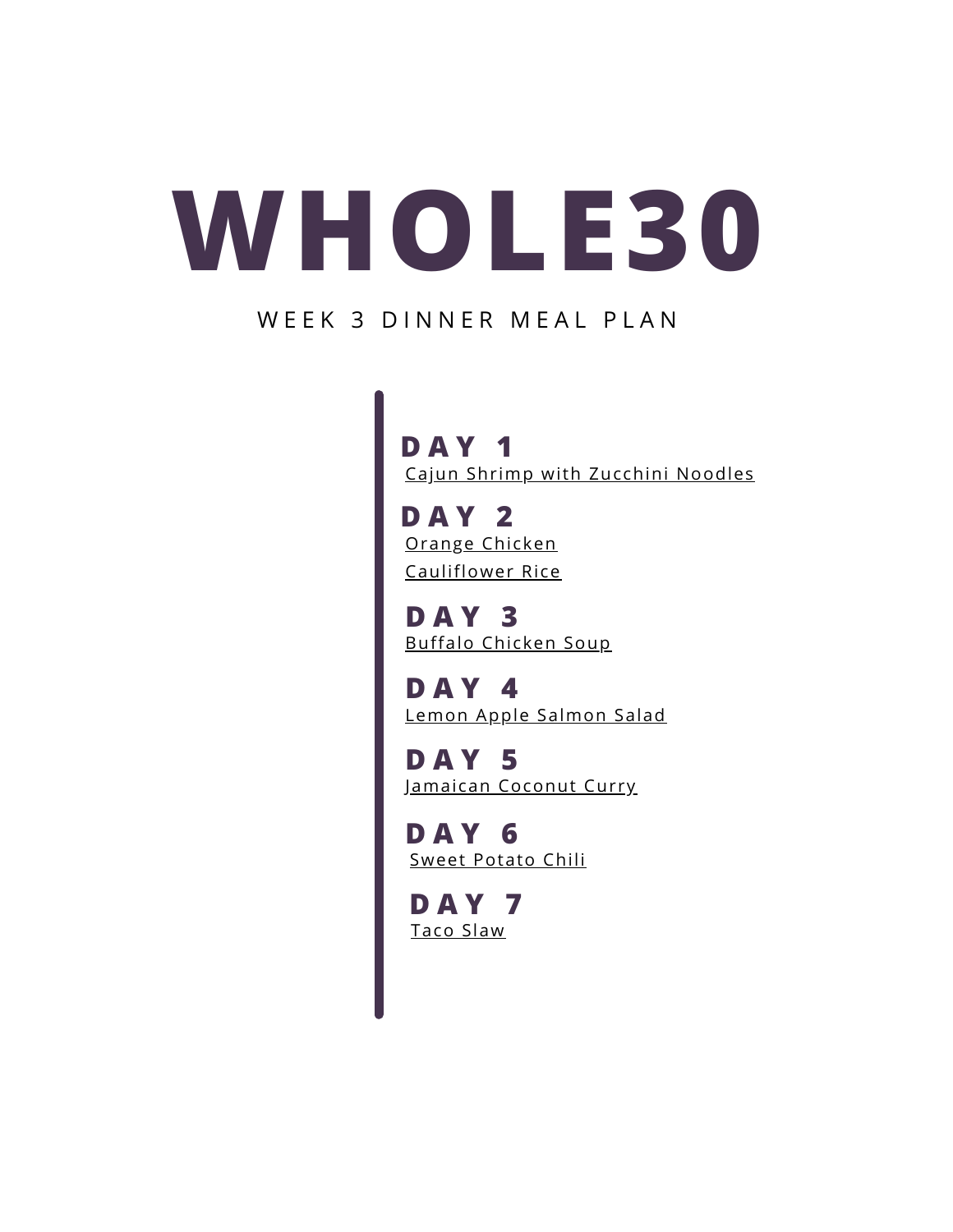# **GROCERY**

#### W F F K 3 S H O P P I N G L I S T

### **P R O D U C E**

- 3 onions
- 2 scallions
- 11 stalks of celery
- 2 red bell pepper
- 2 green bell pepper
- 2 zucchini
- 2 carrots
- 1 tomato
- 1 avocado
- 1 carrot
- 2 sweet potatoes
- 2 jalapeno
- 1 bell pepper
- 3 oranges
- Jar of minced garlic
- 1 bunch of cilantro
- 1 bunch of parsley
- 1 bunch of green onions
- 1 lemon
- 1 apple (opal or honeycrisp)
- 10 oz. cherry tomatoes
- 2 packages of cauliflower rice
- 1 package of coleslaw mix

### **M E A T**

- 2 cups of shrimp
- 1 lb chicken breast tenderloins
- 1 lb chicken breast
- $\bullet$  1 egg
- 3 lbs 90:10 ground beef
- 2.5 lbs boneless, skinless chicken thighs